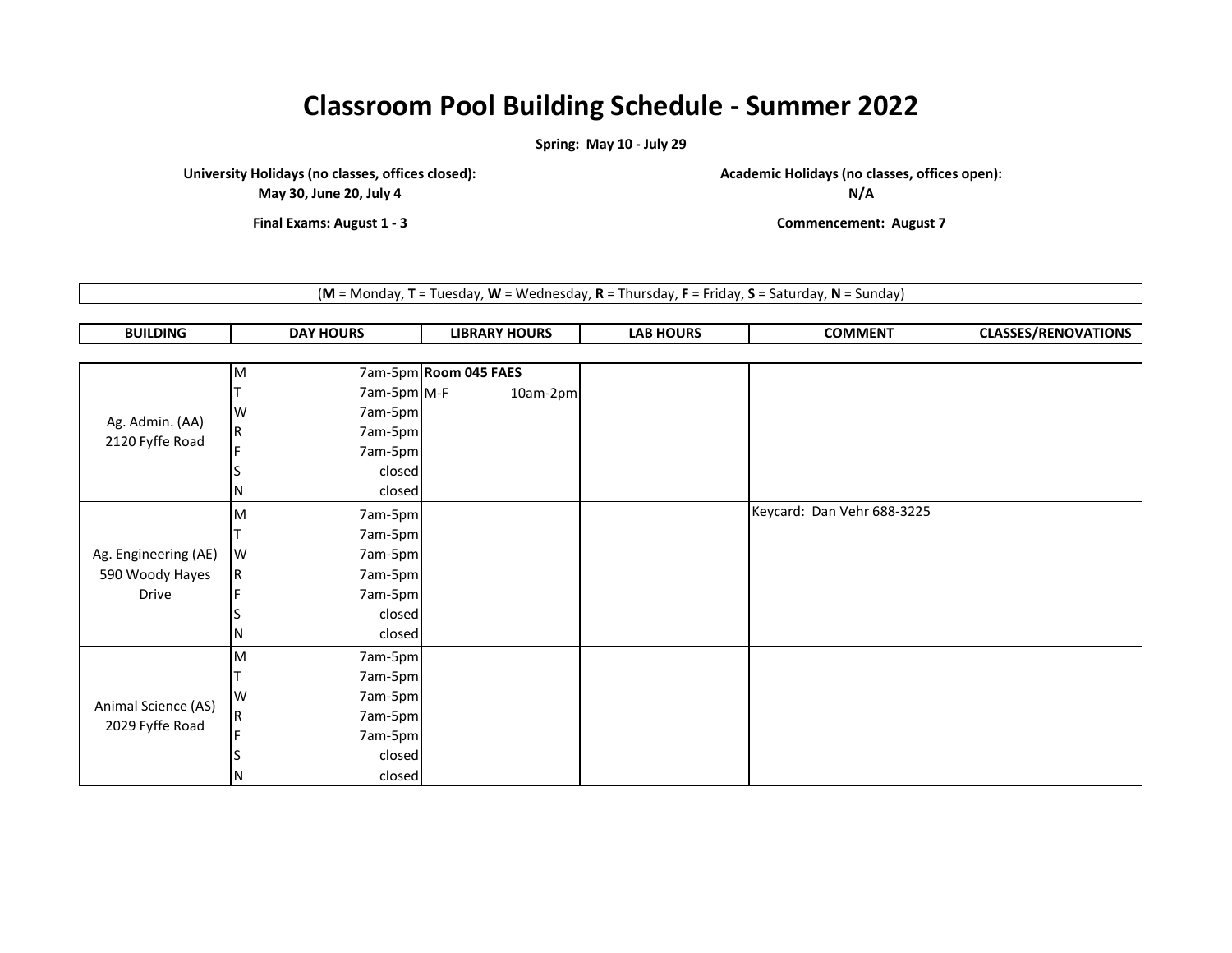|                            | M           | 7am-5pm       |                         | <b>EDU PAES ROOM 385</b>     |                                  |  |
|----------------------------|-------------|---------------|-------------------------|------------------------------|----------------------------------|--|
|                            | т           | 7am-5pm       |                         | <b>ARR</b>                   |                                  |  |
| Arps Hall (AP)             | W           | 7am-5pm       |                         | <b>MSAT ROOM 273</b>         |                                  |  |
| 1945 N. High Street        | $\mathsf R$ | 7am-5pm       |                         | <b>ECON ROOM 305</b>         |                                  |  |
|                            |             | 7am-5pm       |                         | $M-F$<br>9am-5pm             |                                  |  |
|                            |             | closed        |                         |                              |                                  |  |
|                            | Ν           | closed        |                         |                              |                                  |  |
|                            | M           | 7am-8pm       |                         |                              |                                  |  |
|                            | т           | 7am-5pm       |                         |                              |                                  |  |
| <b>Baker Systems</b>       | W           | 7am-8pm       |                         |                              |                                  |  |
| Engineering (BE)           | $\mathsf R$ | 7am-5pm       |                         |                              |                                  |  |
| 1971 Neil Avenue           | F           | 7am-5pm       |                         |                              |                                  |  |
|                            |             | closed        |                         |                              |                                  |  |
|                            | N           | closed        |                         |                              |                                  |  |
|                            | M           |               | 6:30am-9pm Room 102 BPL |                              |                                  |  |
|                            | T           |               | 6:30am-9pm M-F 10am-2pm |                              |                                  |  |
| <b>Biological Sciences</b> | W           | $6:30$ am-9pm |                         |                              |                                  |  |
| Building (BI)              | ${\sf R}$   | $6:30$ am-9pm |                         |                              |                                  |  |
| 484 W. 12th Avenue         | F           | $6:30$ am-9pm |                         |                              |                                  |  |
|                            |             | closed        |                         |                              |                                  |  |
|                            | N           | closed        |                         |                              |                                  |  |
|                            | M           | 7am-5pm       |                         |                              | Open rear door for disabled      |  |
|                            | т           | 7am-5pm       |                         |                              |                                  |  |
| Bolz Hall (BO)             | W           | 7am-5pm       |                         |                              |                                  |  |
| 2036 Neil Avenue Mall      | ${\sf R}$   | 7am-5pm       |                         |                              |                                  |  |
|                            |             | 7am-5pm       |                         |                              |                                  |  |
|                            | ς           | closed        |                         |                              |                                  |  |
|                            | N           | closed        |                         |                              |                                  |  |
| Bricker Hall (BK)          | $M-F$       | 6:30am-5:00pm |                         |                              |                                  |  |
| 190 N. Oval Mall           | S/N         | closed        |                         |                              |                                  |  |
|                            | M           | 7am-10pm      |                         | <b>Room 112</b>              | Keycard: Vincent Juodvalkis 292- |  |
|                            | т           | 7am-10pm      |                         | M/T/W/R<br>8am-10pm 1416     |                                  |  |
|                            | W           | 7am-10pm      |                         | F                            | 8am-6pm Bldg. hours match lab    |  |
| Caldwell Lab (CL)          | $\mathsf R$ | 7am-10pm      |                         | closed<br>lS                 |                                  |  |
| 2024 Neil Avenue           |             | 7am-6pm       |                         | 12:00pm-10pm<br>$\mathsf{N}$ |                                  |  |
|                            |             | closed        |                         |                              |                                  |  |
|                            | N           | 11:30am-10pm  |                         |                              |                                  |  |
|                            |             |               |                         |                              |                                  |  |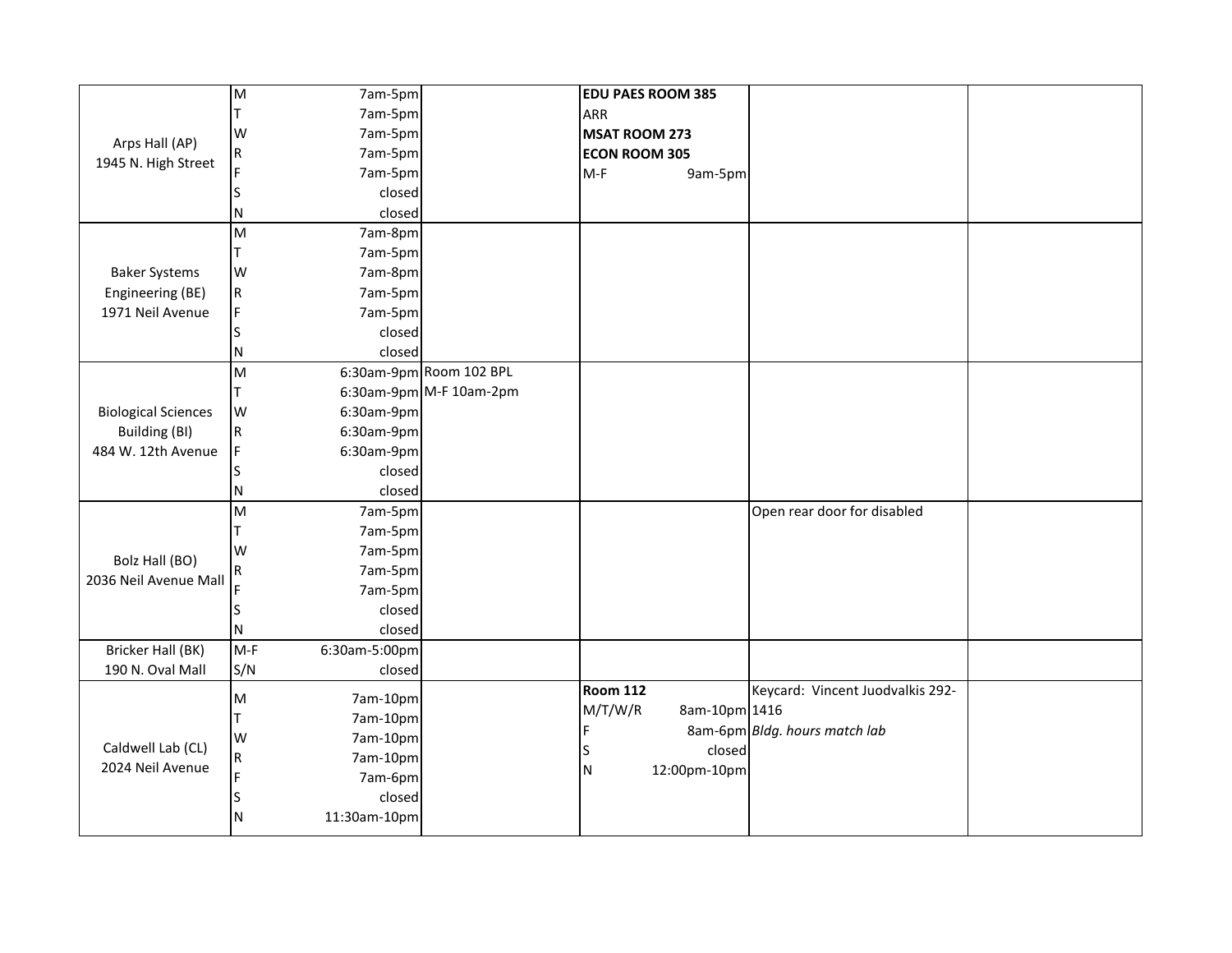|                    | M           |                       | 7am-5pm Historic Costume &  | HCTC not open in summer             |  |
|--------------------|-------------|-----------------------|-----------------------------|-------------------------------------|--|
|                    |             |                       | 7am-5pm Textiles Collection |                                     |  |
|                    | W           | 7am-5pm T-F           | 10am-5pm                    |                                     |  |
| Campbell Hall (CM) | $\mathsf R$ | 7am-5pm S             | 12pm-4pm                    |                                     |  |
| 1787 Neil Avenue   |             | 7am-5pm               |                             |                                     |  |
|                    |             | closed                |                             |                                     |  |
|                    | N           | closed                |                             |                                     |  |
|                    | M           | 7am-5pm               |                             |                                     |  |
|                    |             | 7am-5pm               |                             |                                     |  |
| CBEC (CB)          | W           | 7am-5pm               |                             |                                     |  |
| 151 W. Woodruff    | R           | 7am-5pm               |                             |                                     |  |
| Avenue             |             | 7am-5pm               |                             |                                     |  |
|                    |             | closed                |                             |                                     |  |
|                    | N           | closed                |                             |                                     |  |
|                    | M           | 7am-5pm               |                             |                                     |  |
|                    |             | 7am-5pm               |                             |                                     |  |
| Cockins Hall (CH)  | W           | 7am-5pm               |                             |                                     |  |
| 1958 Neil Avenue   | ${\sf R}$   | 7am-5pm               |                             |                                     |  |
|                    |             | 7am-5pm               |                             |                                     |  |
|                    |             | closed                |                             |                                     |  |
|                    | N           | closed                |                             |                                     |  |
|                    |             |                       |                             | Rooms on second floor and higher    |  |
|                    | M           | 6:30am-6:30pm         |                             | lock at 6pm M-F. Only first floor   |  |
|                    |             | 6:30am-6:30pm         |                             | remains open later.                 |  |
| Cunz Hall (CZ)     | W           | 6:30am-6:30pm         |                             | Elevator and upper floor stairwells |  |
| 1841 Neil Avenue   | $\mathsf R$ | 6:30am-6:30pm         |                             | lock down at 6pm.                   |  |
|                    |             | 6:30am-6:30pm         |                             | Keycard: Scot Erbe 247-8727         |  |
|                    | lS          | closed                |                             |                                     |  |
|                    | N           | closed                |                             | *Building always opens at 6:30am    |  |
|                    | M           |                       |                             |                                     |  |
|                    | т           | 7am-5pm               |                             |                                     |  |
| Denney Hall (DE)   | W           | 7am-8:30pm<br>7am-5pm |                             |                                     |  |
| 164 Annie & John   | R           | 7am-8:30pm            |                             |                                     |  |
| Glenn Avenue       |             | 7am-5pm               |                             |                                     |  |
|                    |             | closed                |                             |                                     |  |
|                    |             |                       |                             |                                     |  |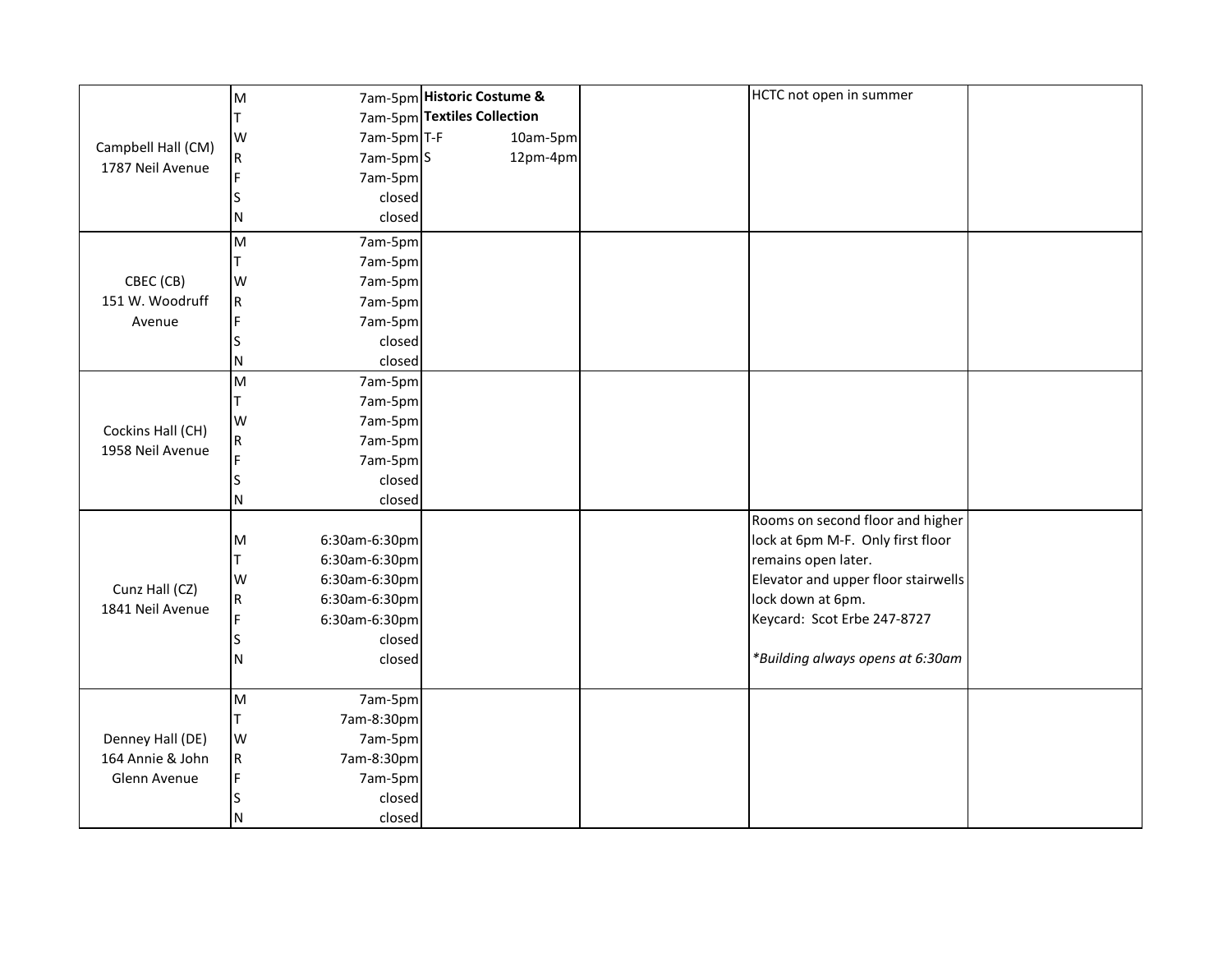|                        | M           | 7am-6pm    | Room 070 Sociology |         |                                  |  |
|------------------------|-------------|------------|--------------------|---------|----------------------------------|--|
|                        |             | 7am-6pm    | $M-F$              | 8am-6pm |                                  |  |
|                        | W           | 7am-6pm    |                    |         |                                  |  |
| Derby Hall (DB)        | ${\sf R}$   | 7am-6pm    |                    |         |                                  |  |
| 154 N. Oval Mall       | F           | 7am-6pm    |                    |         |                                  |  |
|                        | S           | closed     |                    |         |                                  |  |
|                        | N           | closed     |                    |         |                                  |  |
|                        | M           | 7am-8pm    |                    |         | Keycard: Vincent Juodvalkis 292- |  |
|                        | т           | 7am-7pm    |                    |         | 1416                             |  |
|                        | W           | 7am-8pm    |                    |         | Bridge door open M-F 7am-5pm     |  |
| Dreese Lab (DL)        | ${\sf R}$   | 7am-7pm    |                    |         |                                  |  |
| 2015 Neil Avenue       | F           | 7am-5:30pm |                    |         |                                  |  |
|                        |             | closed     |                    |         |                                  |  |
|                        | N           | closed     |                    |         |                                  |  |
|                        | M           | 7am-5pm    |                    |         |                                  |  |
|                        | т           | 7am-5pm    |                    |         |                                  |  |
| Dulles Hall (DU)       | W           | 7am-5pm    |                    |         |                                  |  |
| 230 Annie & John       | R           | 7am-5pm    |                    |         |                                  |  |
| Glenn Avenue           | F           | 7am-5pm    |                    |         |                                  |  |
|                        |             | closed     |                    |         |                                  |  |
|                        | N           | closed     |                    |         |                                  |  |
|                        | M           | 7am-5pm    |                    |         |                                  |  |
|                        | т           | 7am-5pm    |                    |         |                                  |  |
| Eighteenth Avenue,     | W           | 7am-5pm    |                    |         |                                  |  |
| 209 W (EA)             | $\mathsf R$ | 7am-5pm    |                    |         |                                  |  |
| 209 W. 18th Avenue     | F           | 7am-5pm    |                    |         |                                  |  |
|                        |             | closed     |                    |         |                                  |  |
|                        | N           | closed     |                    |         |                                  |  |
|                        | M           | 7am-5pm    |                    |         |                                  |  |
|                        |             | 7am-5pm    |                    |         |                                  |  |
| Enarson Classroom (EC) | W           | 7am-5pm    |                    |         |                                  |  |
| 2009 Millikin Road     |             | 7am-5pm    |                    |         |                                  |  |
|                        | F           | 7am-5pm    |                    |         |                                  |  |
|                        |             | closed     |                    |         |                                  |  |
|                        | N           | closed     |                    |         |                                  |  |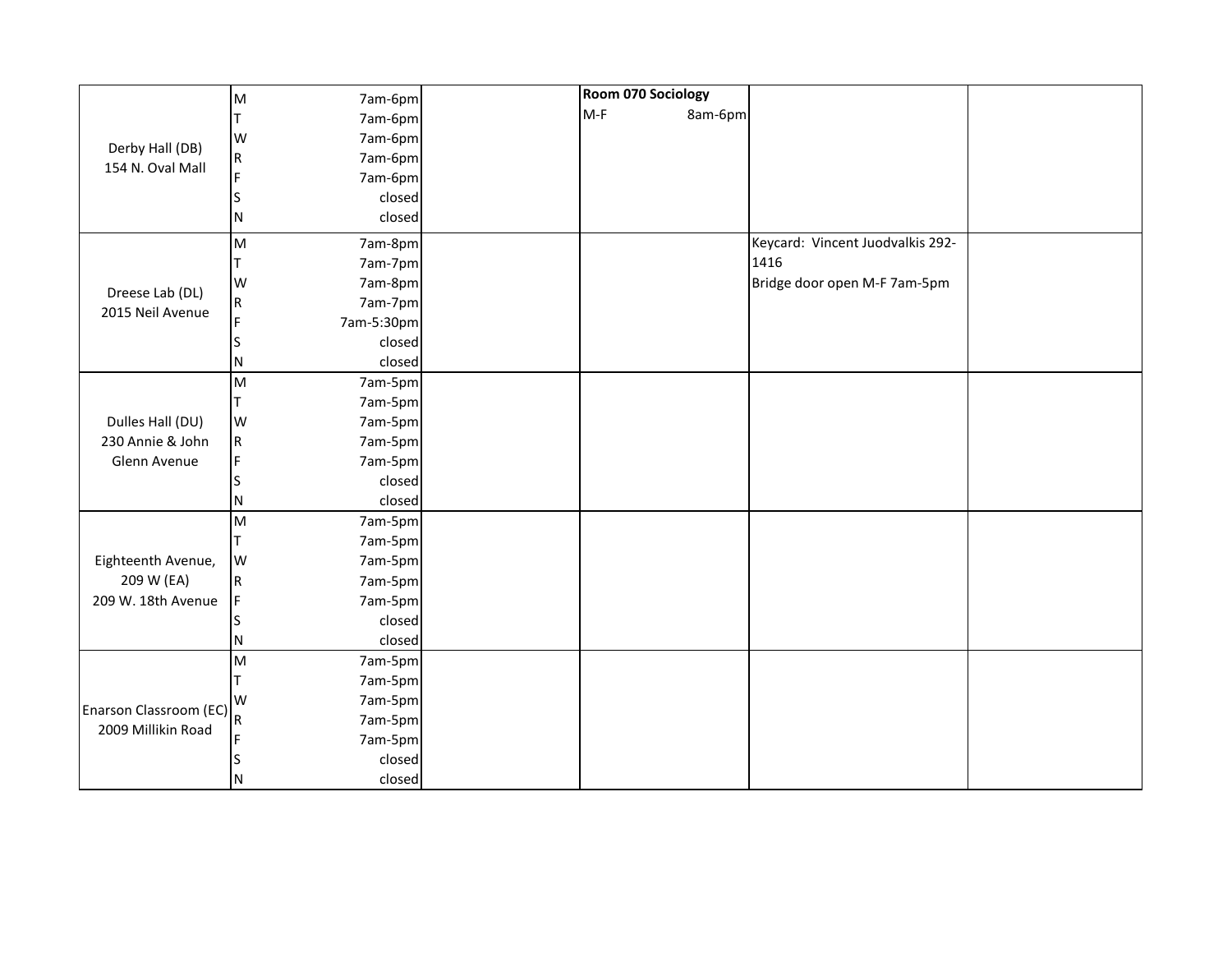|                     | M                                                                                     | 7am-5pm  |                                   |  |
|---------------------|---------------------------------------------------------------------------------------|----------|-----------------------------------|--|
|                     | т                                                                                     | 7am-5pm  |                                   |  |
| Evans Lab (EL)      | W                                                                                     | 7am-5pm  |                                   |  |
| 88 W. 18th Avenue   | ${\sf R}$                                                                             | 7am-5pm  |                                   |  |
|                     | Ē                                                                                     | 7am-5pm  |                                   |  |
|                     |                                                                                       | closed   |                                   |  |
|                     | Ν                                                                                     | closed   |                                   |  |
|                     | M                                                                                     | 7am-5pm  |                                   |  |
|                     | T                                                                                     | 7am-5pm  |                                   |  |
| Fontana Lab (FL)    | W                                                                                     | 7am-5pm  |                                   |  |
| 140 W 19th Ave      | ${\sf R}$                                                                             | 7am-5pm  |                                   |  |
|                     | E                                                                                     | 7am-5pm  |                                   |  |
|                     |                                                                                       | closed   |                                   |  |
|                     | Ν                                                                                     | closed   |                                   |  |
|                     | $\mathsf{M}% _{T}=\mathsf{M}_{T}\!\left( a,b\right) ,\ \mathsf{M}_{T}=\mathsf{M}_{T}$ | 7am-5pm  |                                   |  |
|                     | T                                                                                     | 7am-5pm  |                                   |  |
| Hagerty Hall (HH)   | W                                                                                     | 7am-5pm  |                                   |  |
| 1775 College Road   | ${\sf R}$                                                                             | 7am-5pm  |                                   |  |
|                     | F                                                                                     | 7am-5pm  |                                   |  |
|                     |                                                                                       | closed   |                                   |  |
|                     | N                                                                                     | closed   |                                   |  |
|                     | M                                                                                     | 7am-6pm  | Please leave disability door open |  |
|                     |                                                                                       | 7am-6pm  | until 6:00pm                      |  |
| Hayes Hall (HA)     | W                                                                                     | 7am-6pm  |                                   |  |
| 108 N. Oval Mall    | ${\sf R}$                                                                             | 7am-6pm  |                                   |  |
|                     | F                                                                                     | 7am-6pm  |                                   |  |
|                     |                                                                                       | closed   |                                   |  |
|                     | Ν                                                                                     | closed   |                                   |  |
|                     | M                                                                                     | 7am-11pm | Emergency lab contacts:           |  |
|                     | т                                                                                     | 7am-11pm | Doug Mills 459-1574               |  |
|                     | W                                                                                     | 7am-11pm | Sam McCarter 905-1020             |  |
| Hitchcock Hall (HI) | ${\sf R}$                                                                             | 7am-11pm |                                   |  |
| 2070 Neil Avenue    | F                                                                                     | 7am-11pm |                                   |  |
|                     |                                                                                       | 7am-11pm |                                   |  |
|                     | N                                                                                     | 7am-11pm |                                   |  |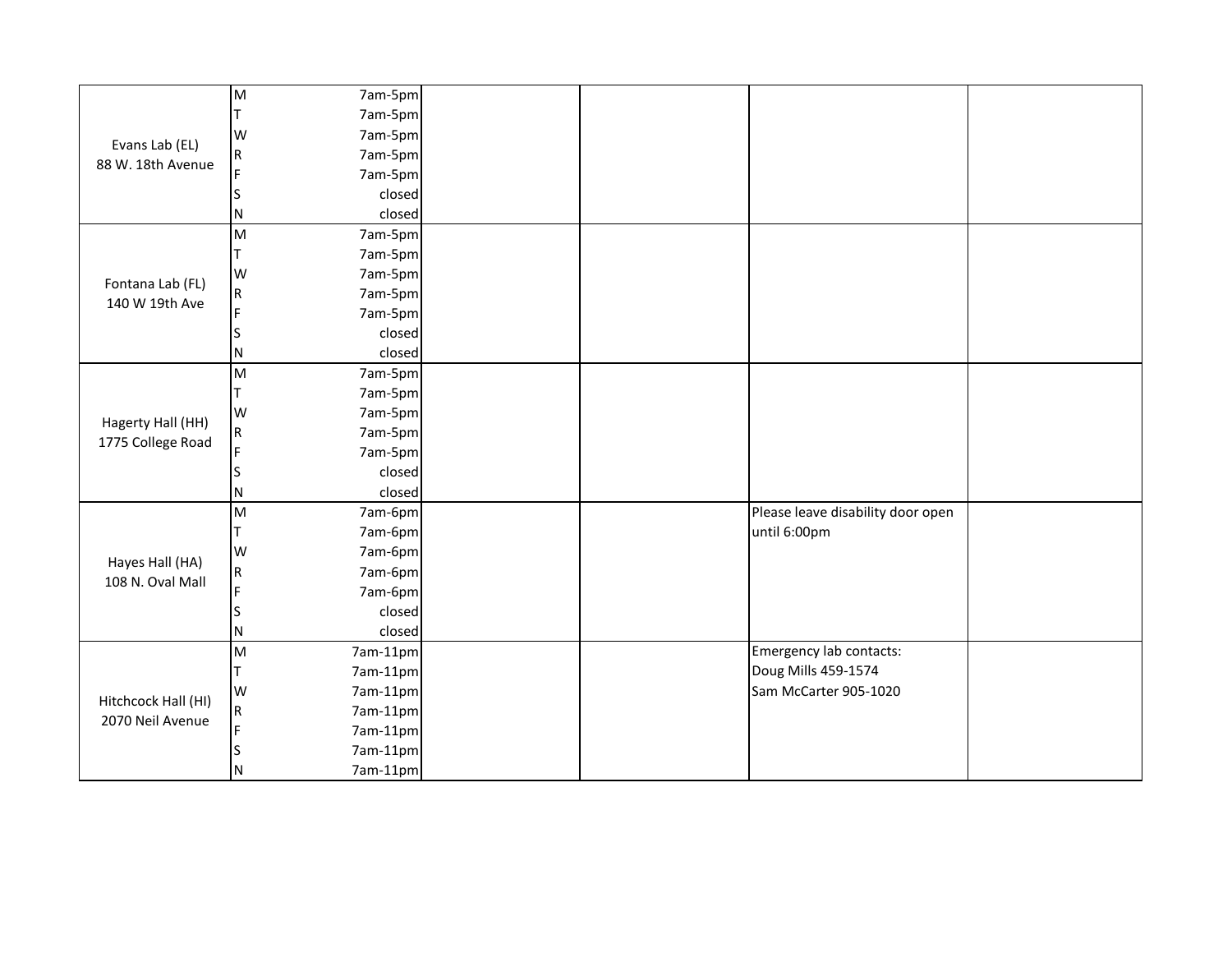|                                  | M           | 7am-5pm     |                              |                    | ART students have swipe card                |  |
|----------------------------------|-------------|-------------|------------------------------|--------------------|---------------------------------------------|--|
|                                  | т           | 7am-5pm     |                              |                    | access for courses outside of               |  |
| Hopkins Hall (HC)                | W           | 7am-5pm     |                              |                    | building hours                              |  |
| 128 N. Oval Mall                 | $\mathsf R$ | 7am-5pm     |                              |                    |                                             |  |
|                                  |             | 7am-5pm     |                              |                    |                                             |  |
|                                  |             | closed      |                              |                    |                                             |  |
|                                  | N           | closed      |                              |                    |                                             |  |
|                                  | M           | 7am-11pm    |                              |                    |                                             |  |
|                                  |             | 7am-11pm    |                              |                    |                                             |  |
| Independence Hall (IH)           | W           | 7am-11pm    |                              |                    |                                             |  |
| 1923 Neil Avenue Mall            |             | 7am-11pm    |                              |                    |                                             |  |
|                                  |             | 7am-11pm    |                              |                    |                                             |  |
|                                  |             | 7am-11pm    |                              |                    |                                             |  |
|                                  | N           | 7am-11pm    |                              |                    |                                             |  |
|                                  | M           | 7am-5pm     |                              |                    |                                             |  |
|                                  |             | 7am-9:30pm  |                              |                    |                                             |  |
|                                  | W           | 7am-6pm     |                              |                    |                                             |  |
| Jennings Hall (JE)               | $\mathsf R$ | 7am-9pm     |                              |                    |                                             |  |
| 1735 Neil Avenue                 |             | 7am-5pm     |                              |                    |                                             |  |
|                                  |             | closed      |                              |                    |                                             |  |
|                                  | N           | closed      |                              |                    |                                             |  |
|                                  | M           | 7am-12am    |                              | <b>The Lantern</b> | Make sure basement door on                  |  |
|                                  |             | 7am-5pm     |                              | M/W                | 8am-midnight north wall adjacent to JR039 & |  |
|                                  | W           | 7am-12am    |                              | T/R/F              | 8am-4pm CL071 is locked when others are     |  |
| Journalism Building (JR)         |             | 7am-5pm     |                              |                    | locked.                                     |  |
| 242 W. 18th Avenue               |             | 7am-5pm     |                              |                    |                                             |  |
|                                  |             | closed      |                              |                    |                                             |  |
|                                  | N           | closed      |                              |                    |                                             |  |
|                                  | M           |             | 7am-7pm Architecture Library |                    | Keycard: ETS                                |  |
| Knowlton Architecture            |             | 7am-7pm M-F | 10am-2pm                     |                    |                                             |  |
|                                  | W           | 7am-7pm S-N | closed                       |                    |                                             |  |
| Building (KN)<br>275 W. Woodruff | $\mathsf R$ | 7am-7pm     |                              |                    |                                             |  |
|                                  |             | 7am-6pm     |                              |                    |                                             |  |
| Avenue                           |             | closed      |                              |                    |                                             |  |
|                                  | N           | closed      |                              |                    |                                             |  |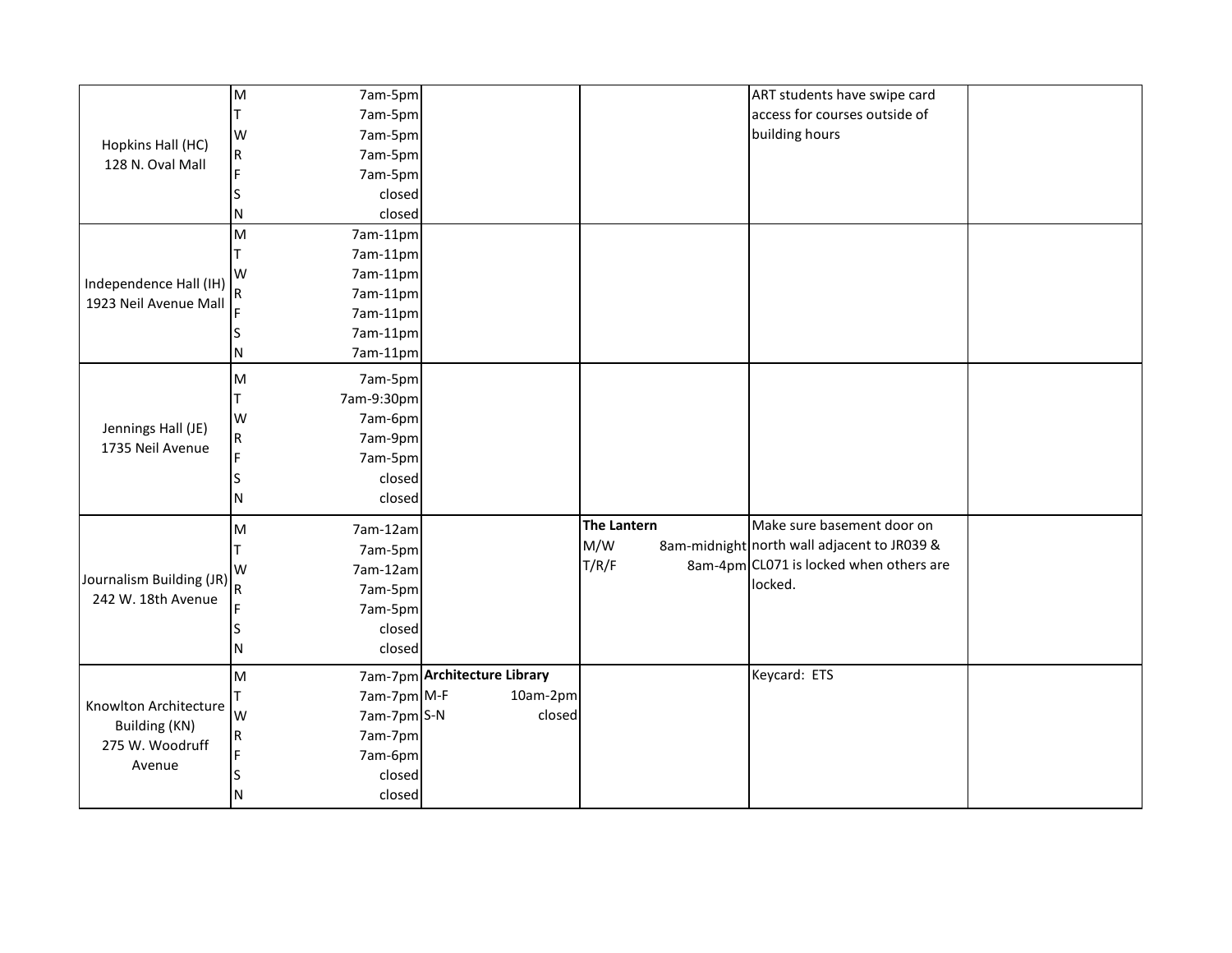|                                     | M           | 7am-5:30pm |       |                      |                         |         | Because of the lab equipment, the   |  |
|-------------------------------------|-------------|------------|-------|----------------------|-------------------------|---------|-------------------------------------|--|
|                                     |             | 7am-5pm    |       |                      |                         |         | air conditioners must be left on 24 |  |
|                                     | W           | 7am-5:30pm |       |                      |                         |         | hours, 7 days a week.               |  |
| Kottman Hall (KH)                   | R           | 7am-5pm    |       |                      |                         |         |                                     |  |
| 2021 Coffey Road                    |             | 7am-5pm    |       |                      |                         |         |                                     |  |
|                                     |             | closed     |       |                      |                         |         |                                     |  |
|                                     | N           | closed     |       |                      |                         |         |                                     |  |
|                                     | M           | 7am-5pm    |       |                      |                         |         | Keycard:                            |  |
|                                     |             | 7am-5pm    |       |                      |                         |         | Stephanie Pakes 292-8494            |  |
| Lazenby Hall (LZ)                   | W           | 7am-5pm    |       |                      |                         |         | Kevin McCarthy 292-6742             |  |
| 1827 Neil Avenue Mall               | R           | 7am-5pm    |       |                      |                         |         |                                     |  |
|                                     |             | 7am-5pm    |       |                      |                         |         |                                     |  |
|                                     |             | closed     |       |                      |                         |         |                                     |  |
|                                     | N           | closed     |       |                      |                         |         |                                     |  |
|                                     | M           | 7am-6pm    |       |                      |                         |         |                                     |  |
|                                     |             | 7am-6pm    |       |                      |                         |         |                                     |  |
| McPherson Lab (MP)                  | W           | 7am-6pm    |       |                      |                         |         |                                     |  |
| 140 W. 18th Avenue                  | R           | 7am-6pm    |       |                      |                         |         |                                     |  |
|                                     |             | 7am-6pm    |       |                      |                         |         |                                     |  |
|                                     |             | closed     |       |                      |                         |         |                                     |  |
|                                     | N           | closed     |       |                      |                         |         |                                     |  |
|                                     | M           | 7am-7:30pm |       |                      |                         |         |                                     |  |
|                                     |             | 7am-5pm    |       |                      |                         |         |                                     |  |
| Mendenhall Lab (ML)                 | W           | 7am-7:30pm |       |                      |                         |         |                                     |  |
| 125 S. Oval Mall                    | $\mathsf R$ | 7am-5pm    |       |                      |                         |         |                                     |  |
|                                     |             | 7am-5pm    |       |                      |                         |         |                                     |  |
|                                     |             | closed     |       |                      |                         |         |                                     |  |
|                                     | N           | closed     |       |                      |                         |         |                                     |  |
|                                     | M           | 7am-7pm    |       | Room 180 Geology Lib | Room 212, 213, 215, 220 |         | Leave AC fans on for lab rooms      |  |
| Orton Hall (OR)<br>155 S. Oval Mall |             | 7am-7pm    |       |                      | $M-F$                   | 8am-5pm |                                     |  |
|                                     | W           | 7am-7pm    |       |                      |                         |         |                                     |  |
|                                     | $\mathsf R$ | 7am-7pm    | $M-R$ | 10am-2pm             |                         |         |                                     |  |
|                                     |             | 7am-5pm    |       | 10am-2pm             |                         |         |                                     |  |
|                                     |             | closed     |       |                      |                         |         |                                     |  |
|                                     | N           | closed     |       |                      |                         |         |                                     |  |
|                                     |             |            |       |                      |                         |         |                                     |  |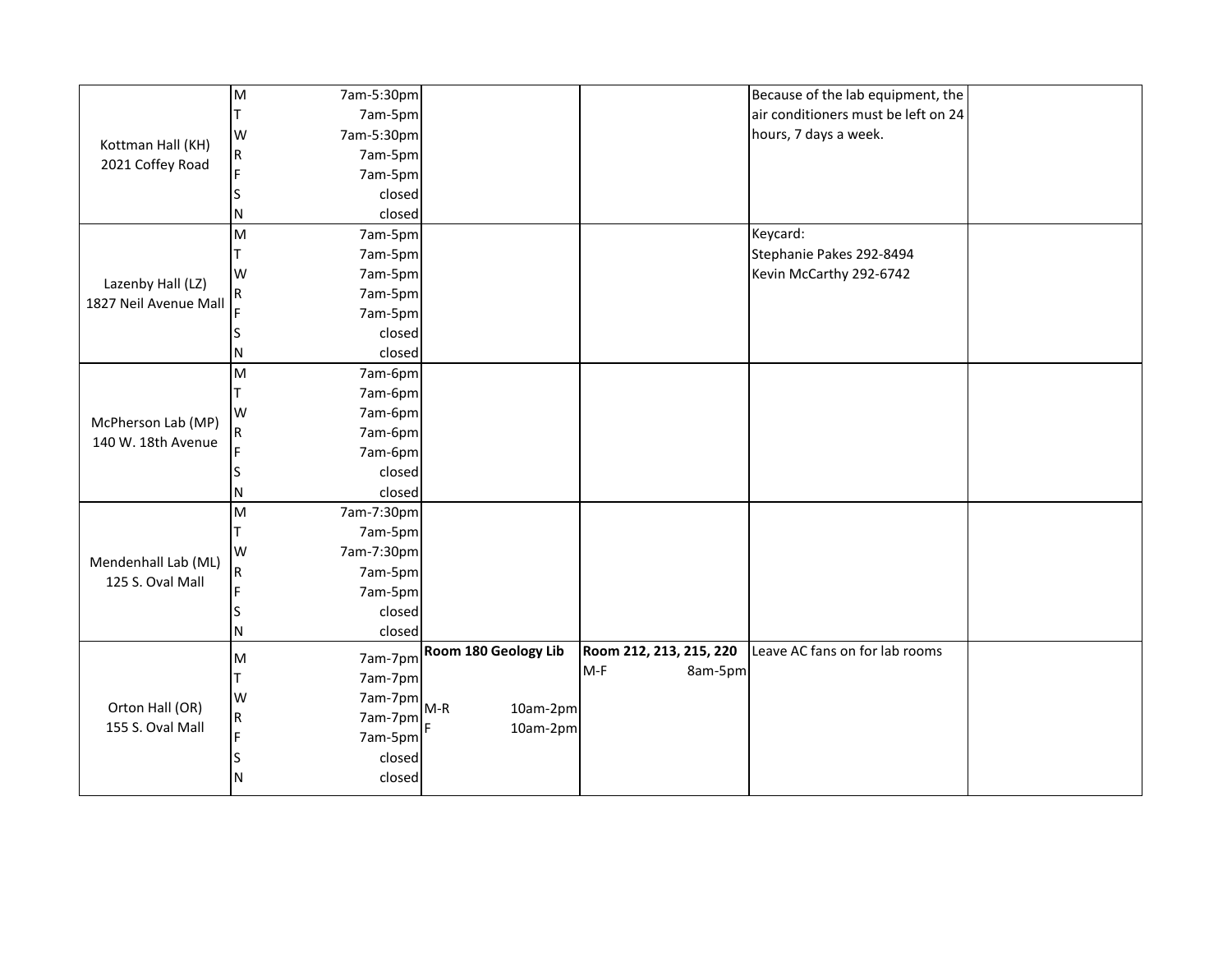|                             | $\mathsf{M}% _{T}=\mathsf{M}_{T}\!\left( a,b\right) ,\ \mathsf{M}_{T}=\mathsf{M}_{T}$ | 7am-6pm       |                                     |                                  |  |
|-----------------------------|---------------------------------------------------------------------------------------|---------------|-------------------------------------|----------------------------------|--|
|                             |                                                                                       | 7am-8pm       |                                     |                                  |  |
| Page Hall (PA)              | W                                                                                     | 7am-6pm       |                                     |                                  |  |
| 1810 College Road           | R                                                                                     | 7am-8pm       |                                     |                                  |  |
|                             |                                                                                       | 7am-6pm       |                                     |                                  |  |
|                             |                                                                                       | closed        |                                     |                                  |  |
|                             | N                                                                                     | closed        |                                     |                                  |  |
|                             | $\mathsf{M}% _{T}=\mathsf{M}_{T}\!\left( a,b\right) ,\ \mathsf{M}_{T}=\mathsf{M}_{T}$ | 7am-5pm       |                                     |                                  |  |
|                             |                                                                                       | 7am-5pm       |                                     |                                  |  |
| Parks Hall (PK)             | W                                                                                     | 7am-5pm       |                                     |                                  |  |
| 500 W. 12th Avenue          | R                                                                                     | 7am-5pm       |                                     |                                  |  |
|                             |                                                                                       | 7am-5pm       |                                     |                                  |  |
|                             |                                                                                       | closed        |                                     |                                  |  |
|                             | N                                                                                     | closed        |                                     |                                  |  |
|                             | $\mathsf{M}% _{T}=\mathsf{M}_{T}\!\left( a,b\right) ,\ \mathsf{M}_{T}=\mathsf{M}_{T}$ | 5:30am-7pm    |                                     |                                  |  |
| Physical Activity and       | Τ                                                                                     | 5:30am-8:30pm |                                     |                                  |  |
| <b>Educational Services</b> | W                                                                                     | 5:30am-7pm    |                                     |                                  |  |
| (PE)                        | R                                                                                     | 5:30am-7pm    |                                     |                                  |  |
| 305 Annie & John            | F                                                                                     | 5:30am-7pm    |                                     |                                  |  |
| Glenn Avenue                | S                                                                                     | closed        |                                     |                                  |  |
|                             | Ν                                                                                     | closed        |                                     |                                  |  |
|                             | M                                                                                     | 7am-5pm       |                                     | Eatery open until 10pm weekdays, |  |
|                             |                                                                                       | 7am-5pm       |                                     | 3pm-10pm weekends (spring and    |  |
| Pomerene Hall (PO)          | W                                                                                     | 7am-5pm       |                                     | autumn only)                     |  |
| 1760 Neil Avenue            | R                                                                                     | 7am-5pm       |                                     |                                  |  |
|                             |                                                                                       | 7am-5pm       |                                     |                                  |  |
|                             |                                                                                       | closed        |                                     |                                  |  |
|                             | N                                                                                     | closed        |                                     |                                  |  |
|                             | M                                                                                     | 7am-6pm       | Always open until at least Keycard: |                                  |  |
|                             | Τ                                                                                     | 7am-6pm       | 6pm for the clinic                  | Stephanie Pakes 292-8494         |  |
| <b>Psychology Building</b>  | W                                                                                     | 7am-6pm       |                                     | Kevin McCarthy 292-6742          |  |
| (PS)                        | R                                                                                     | 7am-6pm       |                                     |                                  |  |
| 1835 Neil Avenue            | F                                                                                     | 7am-6pm       |                                     |                                  |  |
|                             |                                                                                       | closed        |                                     |                                  |  |
|                             | N                                                                                     | closed        |                                     |                                  |  |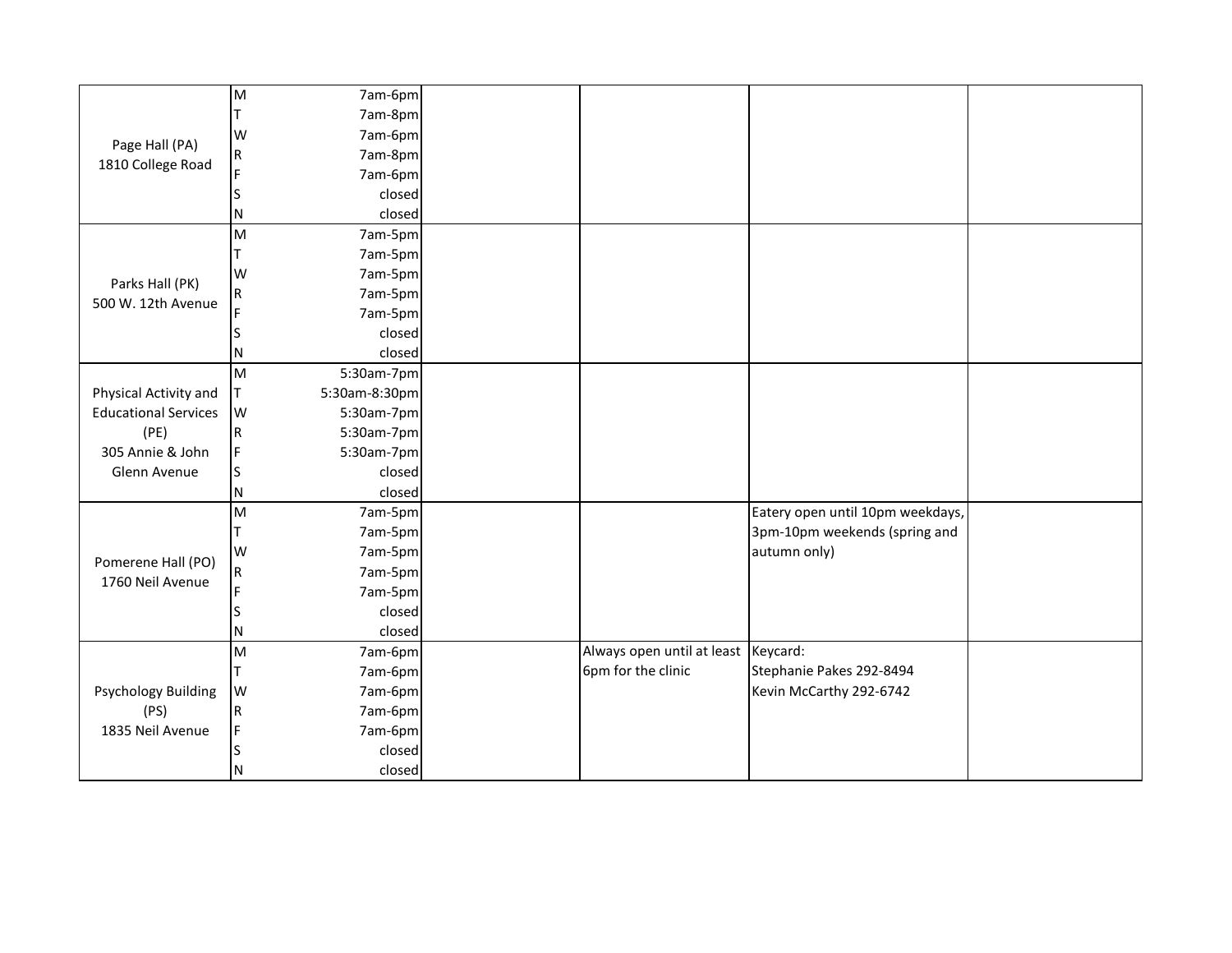|                      | M                       | 7am-7:30pm |                 |         |                               |  |
|----------------------|-------------------------|------------|-----------------|---------|-------------------------------|--|
|                      | т                       | 7am-7:30pm |                 |         |                               |  |
| Ramseyer Hall (RA)   | W                       | 7am-5pm    |                 |         |                               |  |
| 29 W. Woodruff       | $\mathsf R$             | 7am-7pm    |                 |         |                               |  |
| Avenue               | F                       | 7am-5pm    |                 |         |                               |  |
|                      | S                       | closed     |                 |         |                               |  |
|                      | N                       | closed     |                 |         |                               |  |
|                      | M                       | 7am-7:30pm |                 |         | Keycard: Steve Moore 688-5587 |  |
|                      |                         | 7am-5pm    |                 |         |                               |  |
| Schoenbaum Hall (SB) | W                       | 7am-7:30pm |                 |         |                               |  |
| 210 Woodruff Avenue  | $\overline{\mathsf{R}}$ | 7am-5pm    |                 |         |                               |  |
|                      |                         | 7am-5pm    |                 |         |                               |  |
|                      |                         | closed     |                 |         |                               |  |
|                      | N                       | closed     |                 |         |                               |  |
|                      | M                       | 7am-5pm    |                 |         | Keycard: Kandice Horton.364   |  |
|                      | т                       | 7am-5pm    |                 |         |                               |  |
|                      | W                       | 7am-5pm    |                 |         |                               |  |
| Scott Lab (SO)       | $\overline{\mathsf{R}}$ | 7am-5pm    |                 |         |                               |  |
| 201 W. 19th Avenue   | F                       | 7am-5pm    |                 |         |                               |  |
|                      | S                       | closed     |                 |         |                               |  |
|                      | N                       | closed     |                 |         |                               |  |
|                      | M                       | 7am-5:30pm |                 |         |                               |  |
|                      |                         | 7am-5:30pm |                 |         |                               |  |
|                      | W                       | 7am-5:30pm |                 |         |                               |  |
| Smith Lab (SM)       | $\overline{\mathsf{R}}$ | 7am-5:30pm |                 |         |                               |  |
| 174 W. 18th Avenue   |                         | 7am-5:30pm |                 |         |                               |  |
|                      |                         | closed     |                 |         |                               |  |
|                      | N                       | closed     |                 |         |                               |  |
|                      | M                       | 7am-9pm    | <b>Room 145</b> |         |                               |  |
| Stillman Hall (SH)   |                         | 7am-5pm    | N               | 2pm-8pm |                               |  |
|                      | W                       | 7am-5pm    |                 |         |                               |  |
|                      | $\overline{\mathsf{R}}$ | 7am-5pm    |                 |         |                               |  |
| 1947 College Road    | Ē                       | 7am-5pm    |                 |         |                               |  |
|                      |                         | closed     |                 |         |                               |  |
|                      | N                       | 2pm-8pm    |                 |         |                               |  |
|                      |                         |            |                 |         |                               |  |